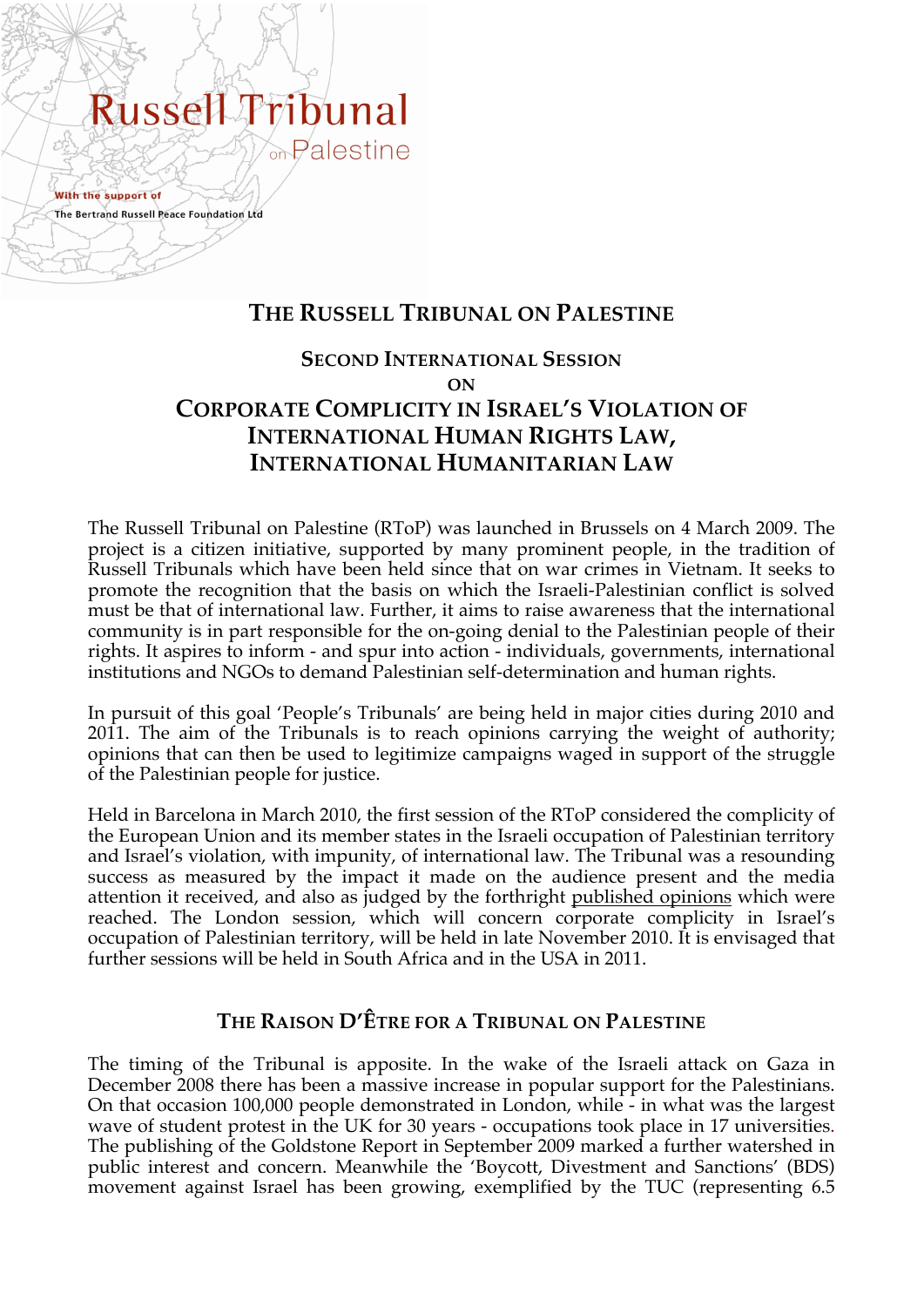million workers) passing a motion in support at its 2009 Congress. Most recently the wholly unjustified and deadly attack on activists taking humanitarian aid to Gaza has alerted the whole world to the nature of the Israeli regime and to the plight of Gazans.

However, as the failure to carry through effectively on the Goldstone Report has shown, efforts to take action in response to clear breaches of international law are thwarted through political interests engaging in gamesmanship. Despite there being overwhelming evidence, such that a convincing case could be brought to the international judiciary system, it proves well-nigh impossible to do this. In the light of this it is our belief that, if a realistic solution to the conflict based on international law is to be brought about, public opinion must be mobilized. Even if the action is in the first instance but symbolic and educational, a 'people's tribunal' held in the full glare of publicity will serve to fill an apparent void in the international legal system.

In this context it may be pertinent to note that the Russell Tribunal on Vietnam appears to have had considerable impact on public opinion, contributing substantially to an ending of that war. Held in 1966 -1967, when support for the war was still high in the USA and little as yet was known of US war crimes, the Tribunal's findings contributed to a radical change in public opinion, resulting in massive opposition to the war on campuses and among intellectuals. We believe that a Tribunal on Palestine could achieve the same result. The RToP aims to galvanise and to direct public concern into an effective citizen movement which will exert sufficient pressure to ensure that conformity to international law eventually prevails.

## **LONDON SESSION OF THE RUSSELL TRIBUNAL ON PALESTINE**

The London Session of the Tribunal will address the complicity of international corporations in the illegal occupation of Palestinian land by Israel which has now endured for over forty years. It will *inter alia* consider Israeli control, and exploitation, of natural resources and of crops, domination of trade and of the infrastructure. The aim is to educate and equip individuals and groups with the tools they need to take action against such companies; further to encourage activism in relation to human rights abuses committed by Israel against the Palestinian people. The companies and corporations enabling, or participating in, this illegality will be identified: their country base; what kind of legal action against them is possible and on whose behalf it should be taken; and which are the most favourable jurisdictions in which to launch such actions There will furthermore be an in-depth analysis of the mechanisms and structures which make possible such illegal actions and such connivance in Israeli oppression of the Palestinian people.

The Tribunal will take the form of a court case, held over two days. The companies concerned will be 'put on trial' before a People's Jury made up of prominent persons. Prior to the conference, the conduct of these companies will have been researched and assessed by experts. High profile witnesses will give evidence against the companies, serving to highlight different aspects of the occupation. The proceedings will be open to the public, will be filmed and transcribed. That media coverage may be maximised, a media partner or partners will be sought. A documentary will be made which, it is to be hoped, will have a wide impact. The intention is that through the publicity which this Tribunal will generate those already involved in the fight for justice for the Palestinians will be empowered while many more will recognise the injustice of the present situation such that a groundswell of opinion in favour of change will become irresistible. It will be important to indicate explicit and concrete ways of acting, whether in taking direct action or through utilizing legal and political channels.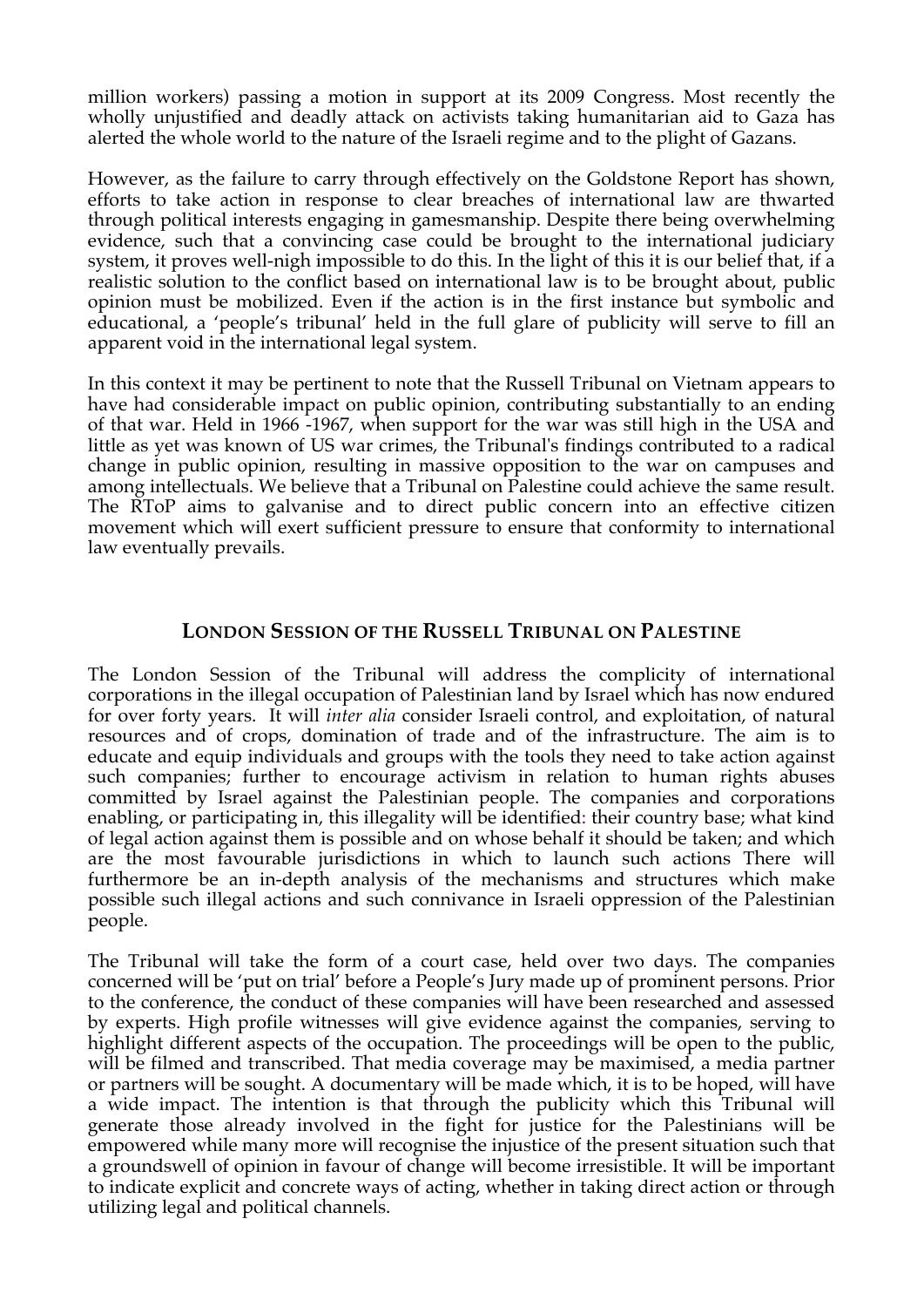The effectiveness of the conference will be monitored and its impact evaluated employing a combination of qualitative and quantitative measures: feedback from attendees and from NGOs on the ground, the number of participants, of website hits, and the level of media attention achieved.

## **THE STRUCTURE OF THE MOVEMENT**

#### **THE INTERNATIONAL ORGANISING COMMITTEE**

Responsibility for the organisation of the RToP lies with the International Organising Committee (IOC) composed of the following persons: Ken Coates, Pierre Galand, Stéphane Hessel, Marcel-Francis Kahn, Robert Kissous, François Maspero, Paulette Pierson-Mathy, Bernard Ravenel, Brahim Senouci, Maria Lherm. Further persons of other nationalities will be invited to join the committee. There is a secretariat in Brussels.

#### **NATIONAL SUPPORT COMMITTEES**

There are National Support Committees in: Belgium, France, Germany, The Republic of Ireland, Italy, Luxembourg, Portugal, Spain, Switzerland and the UK. The **UK National Support Committee** is composed of representatives of NGOs and other organisations (among them 'War on Want', 'Media and Activism', and 'Lawyers for Palestinian Human Rights Legal Research') and of individuals (experts in the field of human rights and persons knowledgeable about Palestine). The committee is chaired by Dr. Ghada Karmi.

THE MANAGEMENT OF THE LONDON TRIBUNAL will be undertaken by a **Co-ordinating Team** of three persons, two in Brussels and one in London, plus a **Project Manager** recruited for the task. This team will be responsible for overall logistics, for organising research and for co-ordinating the organisation of the Tribunal. Support will also be given by organisations represented on, and members of, the UK National Support Committee, as well as by other national support committees. A team of volunteers will help with the session.

The official languages of the Tribunal are English and French. There is simultaneous translation between relevant languages at Tribunals.

## **SUMMARY OF AIMS AND OBJECTIVES**

The **aim** of the project is to hold a People's Tribunal on Palestine, exposing corporate complicity in Israel's violation of international human rights law, international humanitarian law, and war crimes.

The **specific objectives**, in pursuit of this aim, are:

(1) To co-ordinate existing research and undertake new research on corporate complicity with the continuing Israeli occupation and exploitation of Palestinian territory.

(2) To bring pressure to bear on governments and international institutions to act in conformity with international law.

(3) To encourage and empower the many groups, NGOs and individuals who are already committed to ending the occupation.

(4) To harness the wider concern evident among the public for the fate of the Palestinians that a critical turning point may be reached which will make radical change inevitable.

The intention is to **meet these objectives** by: